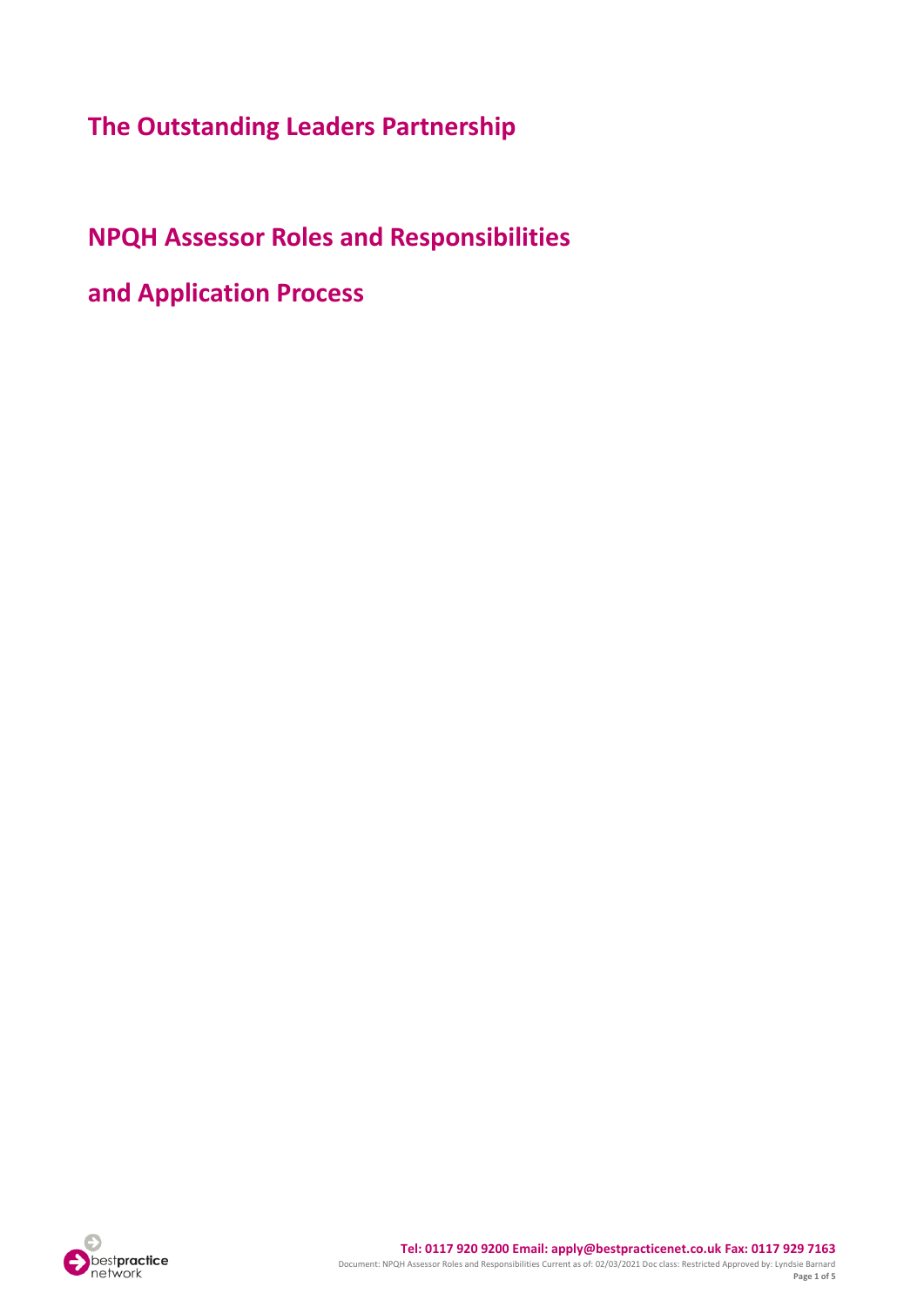# **The role of OLP NPQH assessors**

NPQH assessors judge a candidate's ability to be an effective headteacher and to lead a school effectively.

NPQH assessment is based on the mark scheme provided by the DfE relating to the six NPQ Content Areas:

- Strategy and Improvement
- Teaching and Curriculum Excellence
- Leading with Impact
- Working in Partnership
- Managing Resources
- Risks and Increasing Capability

The final assessment process comprises two assessed tasks in which the candidate leads a whole school change programme, for at least 2 terms to improve pupil progress and attainment (Task 1) and designing an action plan to meet his/her placement school's resourcing and capability needs (Task 2).

Assessors for OLP must be either:

• previously accredited by the National College as NPQH Graduation or Gateway assessors

and

• have successfully completed the update training for the Reformed NPQs delivered by OLP or other recognised national providers

or

• if they are new to assessing for NPQH final assessment, accredited by OLP or other recognised national providers after successful completion of the training and moderation of actual assessments.

# **Responsibilities of OLP NPQH final assessment assessors**

Assessors must:

- assess either Task 1 or Task 2 for individual candidates and be able to support decisions and recommendations by reference to the evidence on which the judgements are based
- provide feedback to candidates as specified in the guidance provided by OLP
- conduct the assessment process independently and objectively, ensuring that it has been accurately and fairly applied
- engage in continuing personal training and professional development
- implement the principles and practice of quality assurance and continuous quality improvement
- respond to feedback and updates on the assessment process from OLP
- comply with the code of conduct set out below

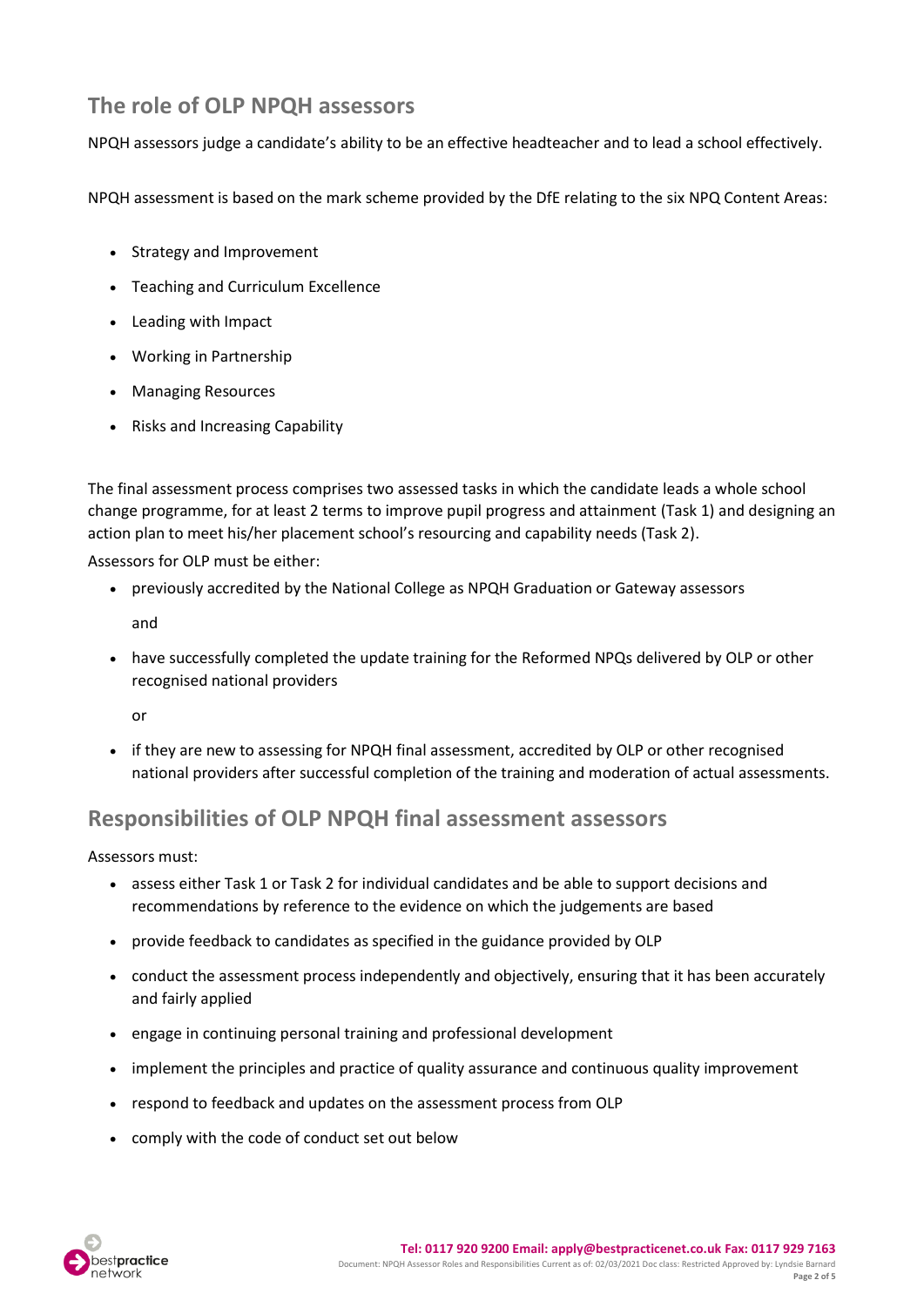# **Code of conduct for OLP NPQH assessors**

## Assessors must:

- demonstrate personal integrity and the highest professional standards
- treat all assessment materials, the assessment process and knowledge of candidates in complete confidence
- not have acted as online tutor, face to face facilitator, mentor or coach or had any other interaction with the candidate being assessed
- comply with assessment guidance. moderation and quality assurance processes provided by OLP

# **Person specification for OLP NPQH assessors**

## **Knowledge and understanding**

An effective assessor will demonstrate knowledge and understanding of the:

- reformed NPQH model and the leadership development opportunities available to aspiring heads and headteachers new to post
- roles, responsibilities and challenges of headship
- current education agenda and policy priorities
- NPQH Content Areas framework and the processes for assessment

#### **Assessment skills**

An effective assessor will demonstrate the ability to:

- apply the OLP NPQH assessor guidance consistently
- evaluate evidence and make sound, balanced judgements using the assessment criteria and DfE mark scheme
- give accurate, balanced and constructive feedback as required
- be objective and impartial

#### **Personal attributes**

An effective assessor will demonstrate as personal attributes and characteristics:

- personal integrity
- commitment to own learning and professional development
- readiness to receive and respond positively to feedback
- commitment to the whole process and purpose of NPQH and to its importance in the continuing development of learning opportunities of the highest quality for young people and effective school leadership

## **Availability**

Assessors will need to be available at the three/four final assessment submission points during the course of the year. They will be asked to specify how many assessed tasks they are available to mark within the

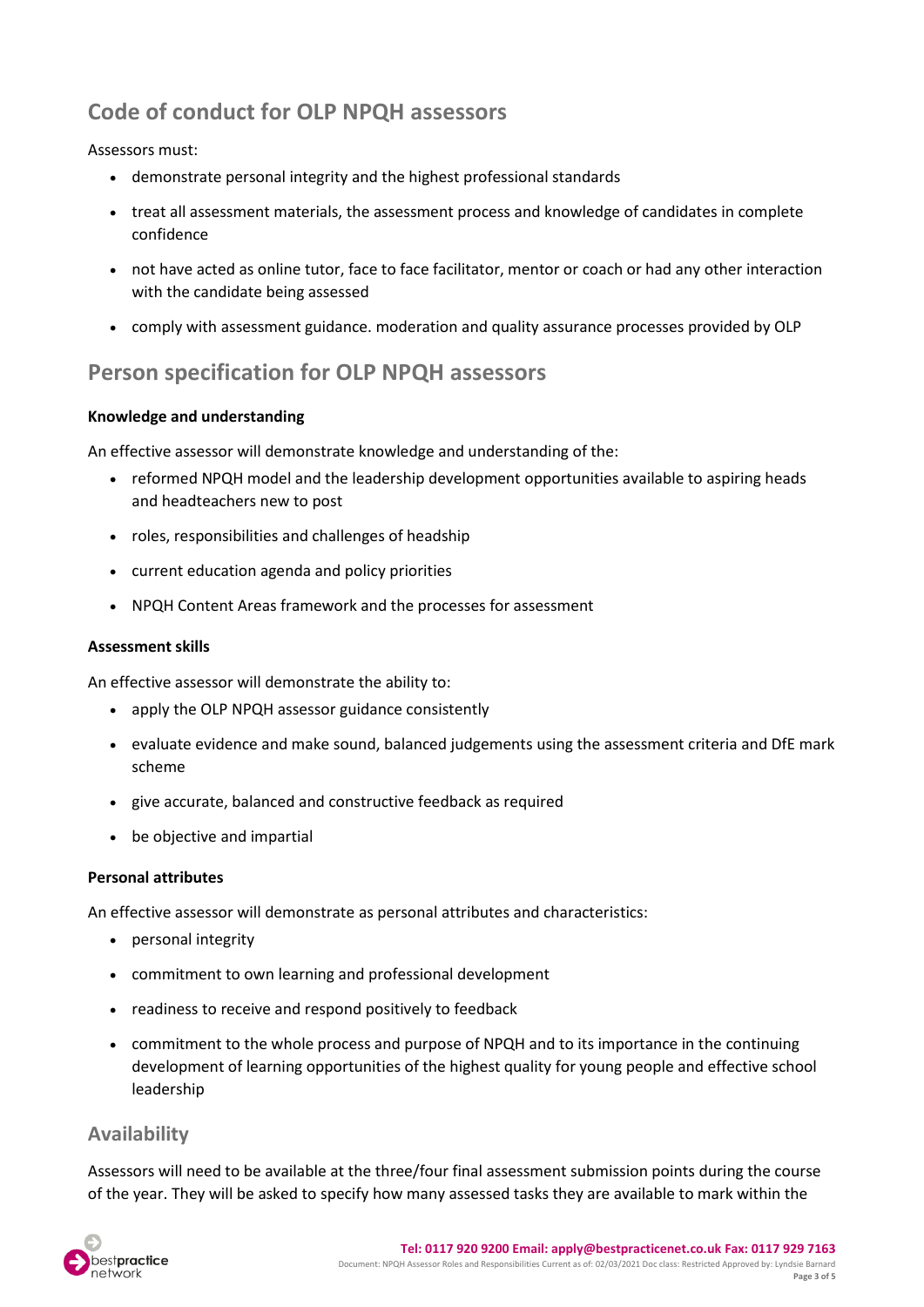published timescale and will be allocated work based on the number of available assessors and the number of tasks that need to be assessed.

## **Assessor fees**

| Level        | Assessment fees per paper        |                                    |
|--------------|----------------------------------|------------------------------------|
|              | 5 or more assessments per window | Less than 5 assessments per window |
| <b>NPQML</b> | £ 55                             | £41                                |
| <b>NPQSL</b> | £ 55                             | £45                                |
| <b>NPQH</b>  | £95                              | £85                                |
| <b>NPQEL</b> | £120                             | £ 112                              |

Fees will be payable upon completion of each round of assessments.

## **Applying to be an assessor**

- 1) For people who have been previously accredited by the National College to assess NPQH written tasks, a simple expression of interest form will be available that will include:
- details of training and accreditation
- previous experience of assessing NPQH written submissions (Tasks 1 and 2 in the 'old' model)
- commitment to OLP update training
	- or
- evidence of update training from another recognised national provider

2) For people who are new to assessing NPQH written tasks, the process will include:

- the opportunity to discuss the application informally with an experienced assessor from the Outstanding Leaders Partnership via telephone, Skype or other relevant medium
- an application form that enables demonstration of understanding of the new NPQH framework and Content Areas
- details of relevant associated experience
- commitment to OLP training for assessing NPQH written tasks

or

- evidence of training for assessing NPQH written tasks from another recognised national provider
- commitment to moderation of actual marked submissions by OLP that will lead to formal accreditation.